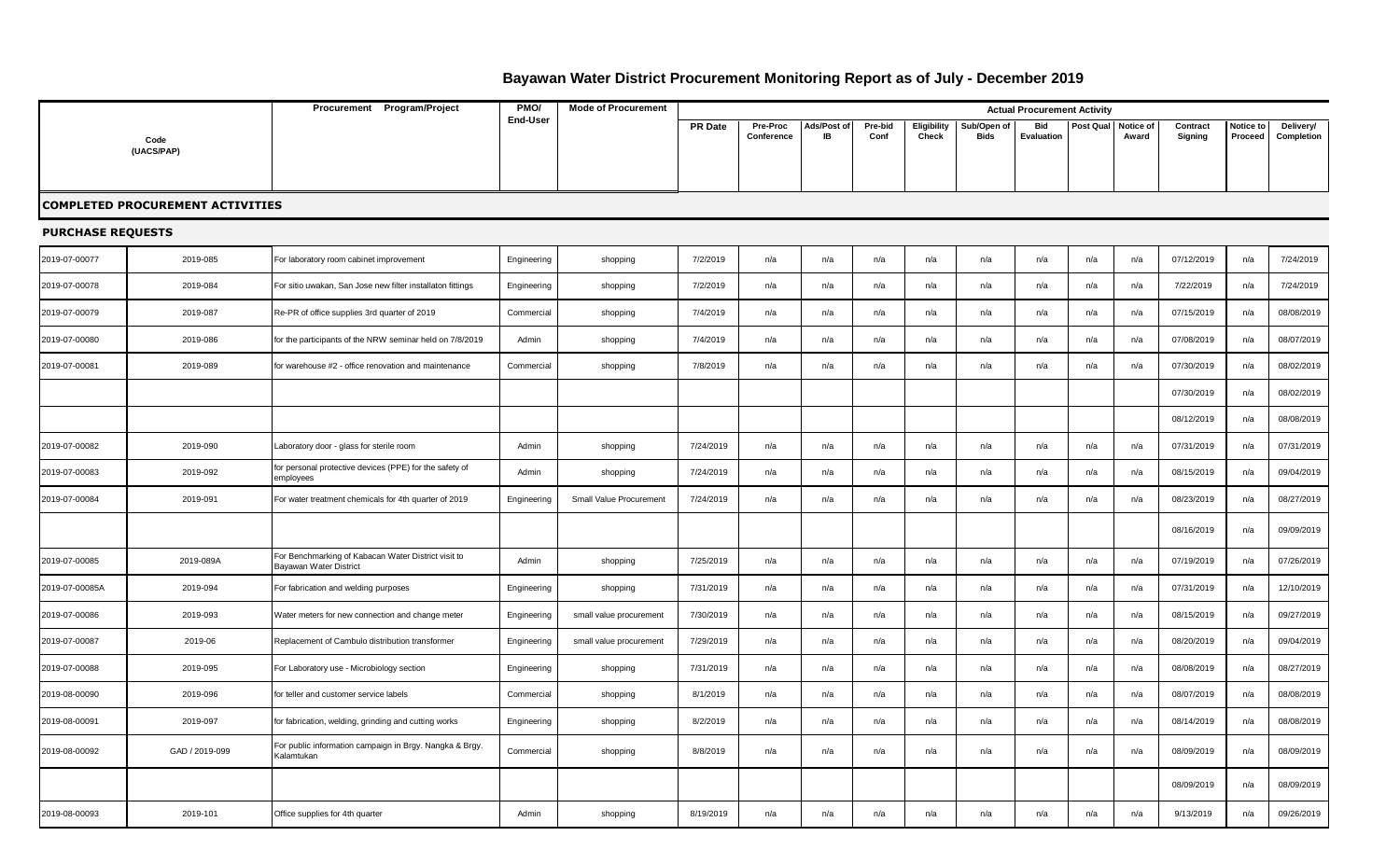|               |                |                                                                                   |             |                         |            |     |     |     |     |     |     |     |     | 9/18/2019  | n/a | 10/03/2019 |
|---------------|----------------|-----------------------------------------------------------------------------------|-------------|-------------------------|------------|-----|-----|-----|-----|-----|-----|-----|-----|------------|-----|------------|
| 2019-08-00094 | 2019-100       | For replacement of Cambulo kilowatt electric meter                                | Engineering | shopping                | 8/19/2019  | n/a | n/a | n/a | n/a | n/a | n/a | n/a | n/a | 08/23/2019 | n/a | 09/05/2019 |
| 2019-08-00095 | 2019-102       | Additional Electrical Materials for upgrading of Cambulo<br>pumping               | Engineering | shopping                | 8/19/2019  | n/a | n/a | n/a | n/a | n/a | n/a | n/a | n/a | 09/02/2019 | n/a | 09/17/2019 |
| 2019-08-00096 | 2019-103       | For office improvement/landscaping & refurbishing                                 | Admin       | shopping                | 8/28/2019  | n/a | n/a | n/a | n/a | n/a | n/a | n/a | n/a | 09/19/2019 | n/a | 09/19/2019 |
| 2019-09-00097 | 2019-101B      | Lunch for BAWAD visitors from LGU of Bacong, Negros<br>Oriental                   | Admin       | shopping                | 9/4/2019   | n/a | n/a | n/a | n/a | n/a | n/a | n/a | n/a | 09/09/2019 | n/a | 09/09/2019 |
| 2019-09-00098 | 2019-101A      | Lunch for BAWAD visitors from Bulacan Water District                              | Admin       | shopping                | 9/4/2019   | n/a | n/a | n/a | n/a | n/a | n/a | n/a | n/a | 09/10/2019 | n/a | 09/10/2019 |
| 2019-09-00099 | 2019-108       | Materials for 4th quarter 2019                                                    | Engineering | Small Value Procurement | 9/5/2019   | n/a | n/a | n/a | n/a | n/a | n/a | n/a | n/a | 10/14/2019 | n/a | 12/10/2019 |
| 2019-09-00100 | 2019-107       | for restoration of concrete pavement (barangay road and<br>national highway road) | Engineering | shopping                | 9/9/2019   | n/a | n/a | n/a | n/a | n/a | n/a | n/a | n/a | 9/23/2019  | n/a | 10/03/2019 |
| 2019-09-00101 |                | CANCELLED                                                                         |             |                         |            |     |     |     |     |     |     |     |     |            |     |            |
| 2019-09-00102 | 2019-104       | for repair and maintenance of KIA2500                                             | Engineering | shopping                | 9/11/2019  | n/a | n/a | n/a | n/a | n/a | n/a | n/a | n/a | 9/23/2019  | n/a | 10/04/2019 |
| 2019-09-00103 | 2019-105       | for office use                                                                    | Engineering | shopping                | 9/11/2019  | n/a | n/a | n/a | n/a | n/a | n/a | n/a | n/a | 09/27/2019 | n/a | 10/08/2019 |
| 2019-09-00104 | 2019-106       | for KIA2500 tire replacement                                                      | Engineering | shopping                | 9/11/2019  | n/a | n/a | n/a | n/a | n/a | n/a | n/a | n/a | 10/07/2019 | n/a | 10/08/2019 |
| 2019-09-00106 | 2019-108 / GAD | for Praise awarding ceremony                                                      | Admin       | shopping                | 9/20/2019  | n/a | n/a | n/a | n/a | n/a | n/a | n/a | n/a | 09/27/2019 | n/a | 10/04/2019 |
| 2019-09-00107 | 2019-109 / GAD | for civil service culmination activity                                            | Admin       | shopping                | 9/23/2019  | n/a | n/a | n/a | n/a | n/a | n/a | n/a | n/a | 09/27/2019 | n/a | 09/30/2019 |
|               |                |                                                                                   |             |                         |            |     |     |     |     |     |     |     |     |            |     |            |
| 2019-09-00109 | 2019-113       | for Strada pick-up tire replacement                                               | Engineering | shopping                | 9/27/2019  | n/a | n/a | n/a | n/a | n/a | n/a | n/a | n/a | 10/08/2019 | n/a | 10/08/2019 |
| 2019-10-00111 | 2019-114       | for office use                                                                    | Commercial  | shopping                | 10/2/2019  | n/a | n/a | n/a | n/a | n/a | n/a | n/a | n/a | 10/14/2019 | n/a | 11/22/2019 |
| 2019-10-00112 | 2019-115       | for customer service use                                                          | Commercial  | shopping                | 10/3/2019  | n/a | n/a | n/a | n/a | n/a | n/a | n/a | n/a | 12/04/2019 | n/a | 12/04/2019 |
| 2019-10-00113 | 2019-116       | Rock salt, chlorine granules, twinoxide                                           |             | shopping                | 10/4/2019  | n/a | n/a | n/a | n/a | n/a | n/a | n/a | n/a | 11/04/2019 | n/a | 11/21/2019 |
| 2019-10-00114 | 2019-117       | for Cambulo pumping, riprap & restoration use                                     | Engineering | shopping                | 10/4/2019  | n/a | n/a | n/a | n/a | n/a | n/a | n/a | n/a | 10/16/2019 | n/a | 10/30/2019 |
| 2019-10-00115 | 2019-118       | for office use                                                                    | Commercial  | shopping                | 10/18/2019 | n/a | n/a | n/a | n/a | n/a | n/a | n/a | n/a | 10/18/2019 | n/a | 10/18/2019 |
| 2019-10-00116 | 2019-119       | for office use                                                                    | Commercial  | shopping                | 10/8/2019  | n/a | n/a | n/a | n/a | n/a | n/a | n/a | n/a | 10/30/2019 | n/a | 10/30/2019 |
| 2019-10-00117 |                |                                                                                   |             |                         |            |     |     |     |     |     |     |     |     |            |     |            |
| 2019-10-00119 | 2019-120       | for emergency purchase of Cambulo chlorinator set                                 | Engineering | shopping                | 10/22/2019 | n/a | n/a | n/a | n/a | n/a | n/a | n/a | n/a | 11/04/2019 | n/a | 11/11/2019 |
| 2019-10-00120 | 2019-122       | replacement of carbon brush for Generator set                                     | Engineering | shopping                | 10/28/2019 | n/a | n/a | n/a | n/a | n/a | n/a | n/a | n/a | 11/06/2019 | n/a | 11/22/2019 |
|               |                |                                                                                   |             |                         |            |     |     |     |     |     |     |     |     |            |     |            |
| 2019-10-00122 | 2019-123       | for re-orientation seminar for CSC rules and regulations                          | Admin       | shopping                | 10/28/2019 | n/a | n/a | n/a | n/a | n/a | n/a | n/a | n/a | 10/31/2019 | n/a | 10/31/2019 |
| 2019-10-00123 | 2019-115A      | for the project management workshop from October 9-11,<br>2019 at BAWAD office    | Admin       | shopping                | 10/4/2019  | n/a | n/a | n/a | n/a | n/a | n/a | n/a | n/a | 10/30/2019 | n/a | 10/30/2019 |
| 2019-11-00125 | 2019-127       | UPS for office use                                                                | Commercial  | shopping                | 11/4/2019  | n/a | n/a | n/a | n/a | n/a | n/a | n/a | n/a | 11/13/2019 | n/a | 12/02/2019 |
| 2019-11-00128 | 2019-129       | for the participants of the NOSWADA meeting on November<br>15, 2019               | Admin       | shopping                | 11/7/2019  | n/a | n/a | n/a | n/a | n/a | n/a | n/a | n/a | 11/12/2019 | n/a | 11/12/2019 |
| 2019-11-00130 | 2019-131       | for the inauguration of the water for life connections at Brgy.<br>San Isidro     | Admin       | shopping                | 11/19/2019 | n/a | n/a | n/a | n/a | n/a | n/a | n/a | n/a | 11/25/2019 | n/a | 11/29/2019 |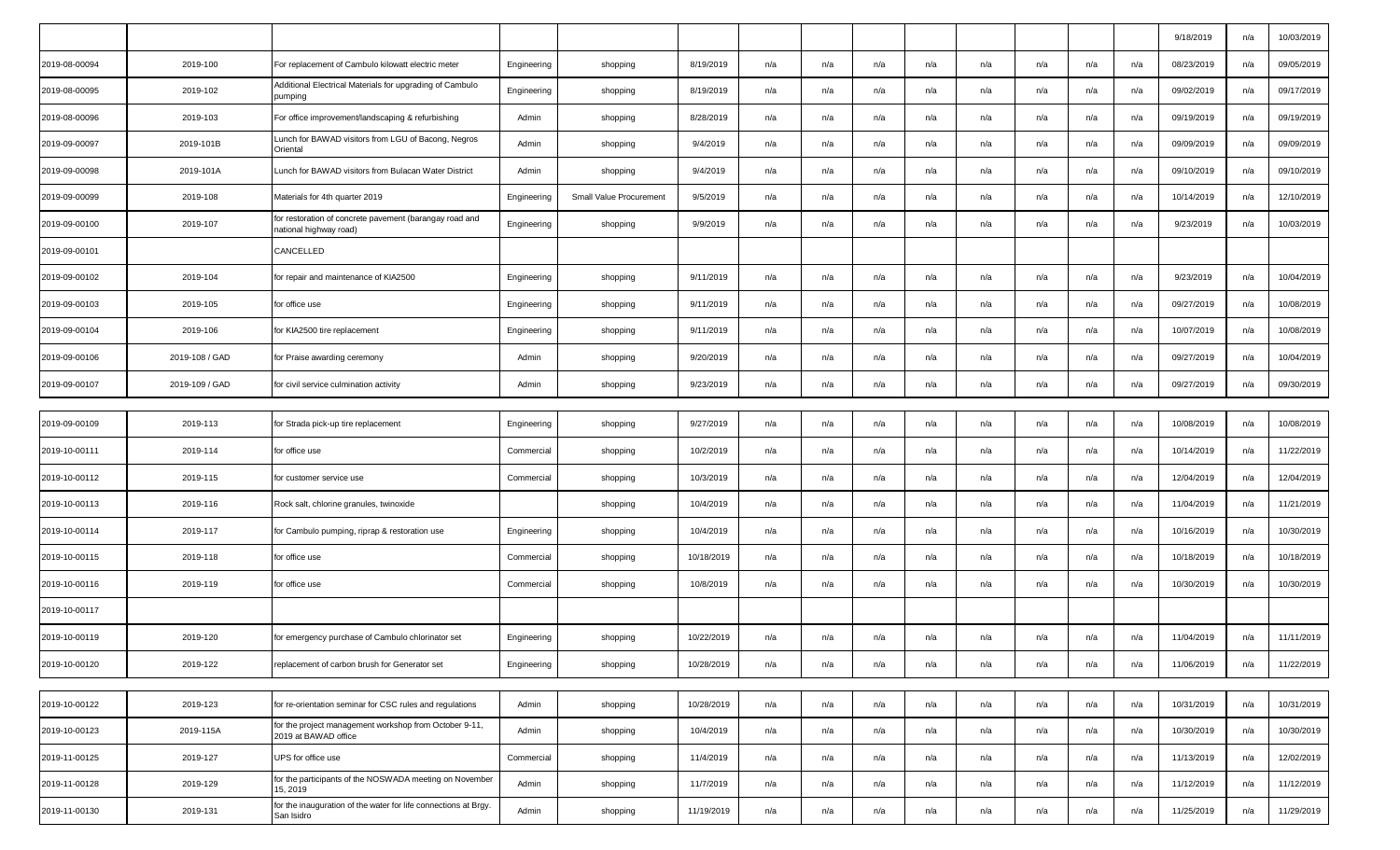| 2019-11-00131       | 2019-134             | for the inauguration of the water for life connections at Brgy.<br>San Isidro       | Admin       | shopping                  | 11/19/2019 | n/a | n/a | n/a | n/a | n/a | n/a | n/a | n/a | 11/25/2019 | n/a | 11/28/2019 |
|---------------------|----------------------|-------------------------------------------------------------------------------------|-------------|---------------------------|------------|-----|-----|-----|-----|-----|-----|-----|-----|------------|-----|------------|
| 2019-11-00132       | 2019-133             | for the inauguration of the water for life connections at Brgy.<br>San Isidro       | Admin       | shopping                  | 11/19/2019 | n/a | n/a | n/a | n/a | n/a | n/a | n/a | n/a | 11/25/2019 | n/a | 11/25/2019 |
| 2019-12-00138       | 2019-135             | 2019 GAD year end evaluation                                                        | Admin       | shopping                  | 12/9/2019  | n/a | n/a | n/a | n/a | n/a | n/a | n/a | n/a | 12/14/2019 | n/a | 12/13/2019 |
| 2019-12-00139       | 2019-136             | 2019 GAD year end evaluation                                                        | Admin       | shopping                  | 12/9/2019  | n/a | n/a | n/a | n/a | n/a | n/a | n/a | n/a | 12/13/2019 | n/a | 12/13/2019 |
|                     |                      |                                                                                     |             |                           |            |     |     |     |     |     |     |     |     |            |     |            |
| <b>JOB REQUESTS</b> |                      |                                                                                     |             |                           |            |     |     |     |     |     |     |     |     |            |     |            |
| JR2019-01-00001     | 2019-015/989         | upgraded epanet software                                                            | Engineering | <b>Direct Contracting</b> | 1/10/2019  | n/a | n/a | n/a | n/a | n/a | n/a | n/a | n/a | 1/16/2019  | n/a | 07/01/2019 |
| JR2019-01-00002     | 2019-019             | Change Oil of Strada pick-up                                                        | Engineering | <b>Direct Contracting</b> | 1/14/2019  | n/a | n/a | n/a | n/a | n/a | n/a | n/a | n/a | 1/18/2019  | n/a | 01/21/2019 |
| JR2019-01-00003     | 2019-025             | Pull out/Install Fuel Tank and clean / tire alignment                               | Engineering | <b>Direct Contracting</b> | 1/22/2019  | n/a | n/a | n/a | n/a | n/a | n/a | n/a | n/a | 2/6/2019   | n/a | 2/7/2019   |
| JR2019-01-00004     | 5-02-13-030-05       | TMX -155 Tricycle overhauling of engine, &space parts<br>replacement (labor & mat.) | Engineering | Shopping                  | 1/22/2019  | n/a | n/a | n/a | n/a | n/a | n/a | n/a | n/a | 1/29/2019  | n/a | 1/31/2019  |
| JR2019-01-00005     | 2019-034             | Repair and maintenance of Toyota Innova                                             | Engineering | <b>Direct Contracting</b> | 2/6/2019   | n/a | n/a | n/a | n/a | n/a | n/a | n/a | n/a | 2/12/2019  | n/a | 2/15/2019  |
| JR2019-02-00006     | 209-038/814          | Overhauling of Honda TMX-155 engine, labor & materials                              | Engineering | Shopping                  | 2/27/2019  | n/a | n/a | n/a | n/a | n/a | n/a | n/a | n/a | 3/7/2019   | n/a | 3/8/2019   |
| JR2019-03-00007     | 2049-048/5-02-130-60 | Repair and maintenance of Strada pick-up                                            | Engineering | <b>Direct Contracting</b> | 3/8/2019   | n/a | n/a | n/a | n/a | n/a | n/a | n/a | n/a | 3/12/2019  | n/a | 3/13/2019  |
| JR2019-03-00008     | 2019-050/50213060    | Repair and maintenance of Kia                                                       | Engineering | <b>Direct Contracting</b> | 3/12/2019  | n/a | n/a | n/a | n/a | n/a | n/a | n/a | n/a | 3/15/2019  | n/a | 3/18/2019  |
| JR2019-04-00009     | 2019-057             | Repair and maintenance of Toyota Innova                                             | Engineering | <b>Direct Contracting</b> | 4/4/2019   | n/a | n/a | n/a | n/a | n/a | n/a | n/a | n/a | 4/11/2019  | n/a | 4/24/2019  |
| JR2019-04-00010     | 2019-061             | Repair and maintenance of Strada pick-up                                            | Engineering | <b>Direct Contracting</b> | 4/17/2019  | n/a | n/a | n/a | n/a | n/a | n/a | n/a | n/a | 4/23/2019  | n/a | 4/24/2019  |
| JR2019-04-00011     | 2019-071             | labor and materials of 1 unit canopy                                                | Engineering | <b>Direct Contracting</b> | 5/17/2019  | n/a | n/a | n/a | n/a | n/a | n/a | n/a | n/a | 5/24/2019  | n/a | 5/28/2019  |
| JR2019-05-00012     | 2019-073             | repair and maintenance of Strada pick-up                                            | Admin       | <b>Direct Contracting</b> | 5/20/2019  | n/a | n/a | n/a | n/a | n/a | n/a | n/a | n/a | 5/24/2019  | n/a | 6/20/2019  |
| JR2019-05-00013     | 2019-074             | construction of one unit exploratory/production well at<br>Cambulo, Bayawan City    | Engineering | small value procurement   | 5/28/2019  | n/a | n/a | n/a | n/a | n/a | n/a | n/a | n/a | 11/06/2019 | n/a | 05/07/2019 |
| JR2019-06-00014     | 2019-077             | for repair and maintenance of XRM-125, for operation use                            | Engineering | Shopping                  | 06/06/2019 | n/a | n/a | n/a | n/a | n/a | n/a | n/a | n/a | 6/18/2019  | n/a | 6/19/2019  |
| JR2019-07-00015     | 2019-088             | Regular Maintenance of KIA - 2500                                                   | Engineering | Shopping                  | 07/04/2019 | n/a | n/a | n/a | n/a | n/a | n/a | n/a | n/a | 07/08/2019 | n/a | 09/07/2019 |
| JR2019-08-00016     | 2019-098             | For overhauling & repair of TMX-155 - Tricycle                                      | Engineering | Shopping                  | 08/07/2019 | n/a | n/a | n/a | n/a | n/a | n/a | n/a | n/a | 08/23/2019 | n/a | 08/28/2019 |
| JR2019-08-00018     | 2019-117             | for the repair and maintenance of Toyota Innova                                     | Engineering | Shopping                  | 10/04/2019 | n/a | n/a | n/a | n/a | n/a | n/a | n/a | n/a | 10/10/2019 | n/a | 10/24/2019 |
| JR2019-10-00019     | 2019-121             | for repair of tricycle Honda TMX - 155                                              | Engineering | shopping                  | 10/22/2019 | n/a | n/a | n/a | n/a | n/a | n/a | n/a | n/a | 10/29/2019 | n/a | 11/08/2019 |
| JR2019-10-00020     | 2019-124             | for repair and maintenance of aircon                                                | Admin       | shopping                  | 10/24/2019 | n/a | n/a | n/a | n/a | n/a | n/a | n/a | n/a | 10/29/2019 | n/a | 11/08/2019 |
| JR2019-11-00021     | 2019-132             | for the repair and maintenance of KIA2500                                           | Engineering | shopping                  | 11/18/2019 | n/a | n/a | n/a | n/a | n/a | n/a | n/a | n/a | 12/02/2019 | n/a | 12/20/2019 |
|                     |                      |                                                                                     |             |                           |            |     |     |     |     |     |     |     |     |            |     |            |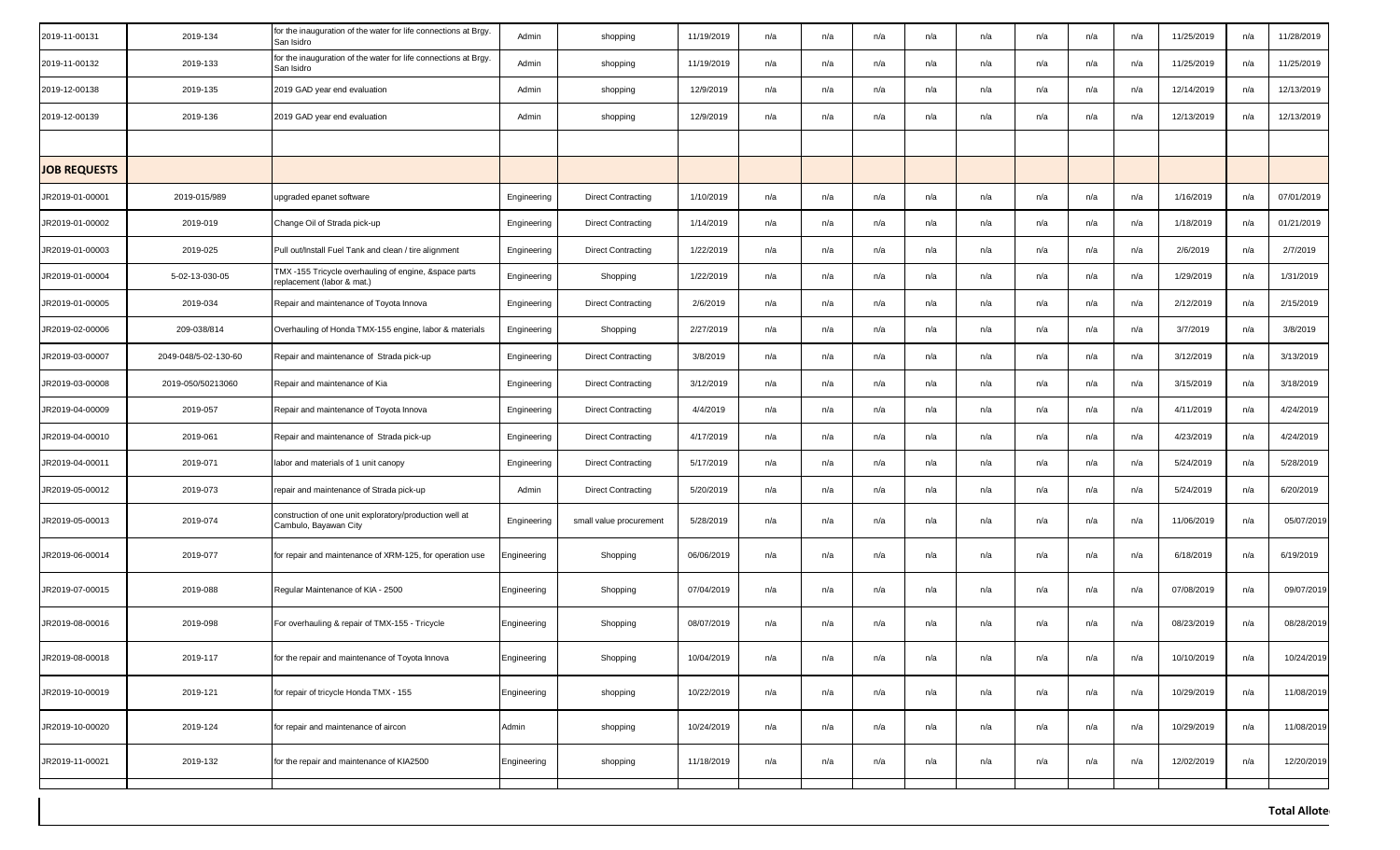**Total Savings (Total Allo** 

|                 | <b>ON-GOING PROCUREMENT ACTIVITIES</b><br>30-Jul to 12<br>Water Supply Development Project for Bayawan (Negros |                                                                                           |             |                              |            |            |            |            |            |            |            |            |     |            |     |  |
|-----------------|----------------------------------------------------------------------------------------------------------------|-------------------------------------------------------------------------------------------|-------------|------------------------------|------------|------------|------------|------------|------------|------------|------------|------------|-----|------------|-----|--|
| 2019-05-00064   | 2019-070                                                                                                       | Oriental) Water District - FAILED                                                         | Engineering | Public Bidding               | 5/14/2019  | 27-May     | 30-May     | 17-Jun     | 29-Jul     | 29-Jul     | Aug.       | n/a        | n/a |            | n/a |  |
| 2019-08-00093   | 2019-101                                                                                                       | Office supplies for 4th quarter                                                           | Admin       | shopping                     | 8/19/2019  | n/a        | n/a        | n/a        | n/a        | n/a        | n/a        | n/a        | n/a | 9/13/2019  | n/a |  |
| 2019-09-00099   | 2019-108                                                                                                       | Materials for 4th quarter 2019                                                            | Engineering | Small Value Procurement      | 9/5/2019   | n/a        | n/a        | n/a        | n/a        | n/a        | n/a        | n/a        | n/a | 10/14/2019 | n/a |  |
| 2019-09-00105   | 2019-070                                                                                                       | Rebidding of Construction of Bayawan Water Supply system<br>project                       | Engineering | National Competitive Bidding | 9/13/2019  | 10/14/2019 | 09/27/2019 | 10/14/2019 | 10/30/2019 | 10/30/2019 | 11/05/2019 | 11/18/2019 | n/a |            | n/a |  |
|                 |                                                                                                                |                                                                                           |             |                              |            |            |            |            |            |            |            |            |     |            |     |  |
|                 |                                                                                                                |                                                                                           |             |                              |            |            |            |            |            |            |            |            |     |            |     |  |
| 2019-09-00108   | 2019-112                                                                                                       | for Brgy. Ali-is distributionline replacement                                             | Engineering | shopping                     | 9/27/2019  | n/a        | n/a        | n/a        | n/a        | n/a        | n/a        | n/a        | n/a | 10/14/2019 | n/a |  |
| 2019-10-00110   | 2019-111                                                                                                       | for replacement of Ayum pump                                                              | Engineering | shopping                     | 10/1/2019  | n/a        | n/a        | n/a        | n/a        | n/a        | n/a        | n/a        | n/a | 10/21/2019 | n/a |  |
| 2019-10-00113   | 2019-116                                                                                                       | for Manampa softener tank regeneration                                                    | Engineering | small value procurement      | 10/4/2019  | n/a        | n/a        | n/a        | n/a        | n/a        | n/a        | n/a        | n/a | 12/02/2019 | n/a |  |
| 2019-10-00118   |                                                                                                                | for the blessing and inauguration of Camandagan water<br>system                           | Admin       | shopping                     | 10/14/2019 | n/a        | n/a        | n/a        | n/a        | n/a        | n/a        | n/a        | n/a | 10/18/2019 | n/a |  |
| 2019-10-00121   | 2019-126                                                                                                       | for Brgy. Villasol & Kalamtukan source - booster pump<br>electrification                  | Engineering | shopping                     | 10/28/2019 | n/a        | n/a        | n/a        | n/a        | n/a        | n/a        | n/a        | n/a | 12/05/2019 | n/a |  |
| 2019-10-00124   | 2019-125                                                                                                       | construction of water system at proper Manduao (EDF 2017)                                 | Engineering | shopping                     | 10/30/2019 | n/a        | n/a        | n/a        | n/a        | n/a        | n/a        | n/a        | n/a | 12/05/2019 | n/a |  |
| 2019-11-00126   | 2019-128                                                                                                       | for printing of water bill                                                                | Commercial  | shopping                     | 11/7/2019  | n/a        | n/a        | n/a        | n/a        | n/a        | n/a        | n/a        | n/a | 11/13/2019 | n/a |  |
| 2019-11-00129   | 2019-130                                                                                                       | improvement of water system at Brgy. Minaba (EDF 2017)                                    | Engineering | shopping                     | 11/7/2019  | n/a        | n/a        | n/a        | n/a        | n/a        | n/a        | n/a        | n/a | 12/05/2019 | n/a |  |
| 2019-12-00133   | 2020-001                                                                                                       | Fuel for BAWAD vehicles, gensets & equipments for FY<br>2020 for first and second quarter | Engineering | small value procurement      | 12/02/2019 | n/a        | n/a        | n/a        | n/a        | n/a        | n/a        | n/a        | n/a |            | n/a |  |
| 2019-12-00134   | 2020-002                                                                                                       | Security services for BAWAD office and perimeter for FY<br>2020                           | Admin       | small value procurement      | 12/2/2019  | n/a        | n/a        | n/a        | n/a        | n/a        | n/a        | n/a        | n/a |            | n/a |  |
| 2019-12-00135   | 2020-003                                                                                                       | Water treatment chemicals for 1st quarter for FY 2020                                     | Engineering | small value procurement      | 12/2/2019  | n/a        | n/a        | n/a        | n/a        | n/a        | n/a        | n/a        | n/a |            | n/a |  |
| 2019-12-00136   | 2020-004                                                                                                       | Materials for 1st quarter FY 2020 for new connection,<br>maintenance and other operations | Engineering | Public bidding               | 12/2/2019  | 02-Dec     | 05-Dec     | 13-Dec     | n/a        | 01/08/2020 | n/a        | n/a        | n/a |            | n/a |  |
| 2019-12-00137   | 2019-135                                                                                                       | power tools for operation and maintenance                                                 | Engineering | shopping                     | 12/2/2019  | n/a        | n/a        | n/a        | n/a        | n/a        | n/a        | n/a        | n/a | 12/27/2019 | n/a |  |
| JR2019-12-00022 | 2019-137                                                                                                       | Hauling of Filter sand to Manampa                                                         | Engineering | shopping                     | 12/09/2020 | n/a        | n/a        | n/a        | n/a        | n/a        | n/a        | n/a        | n/a | 12/13/2019 | n/a |  |

 **Total Alloted Budget o**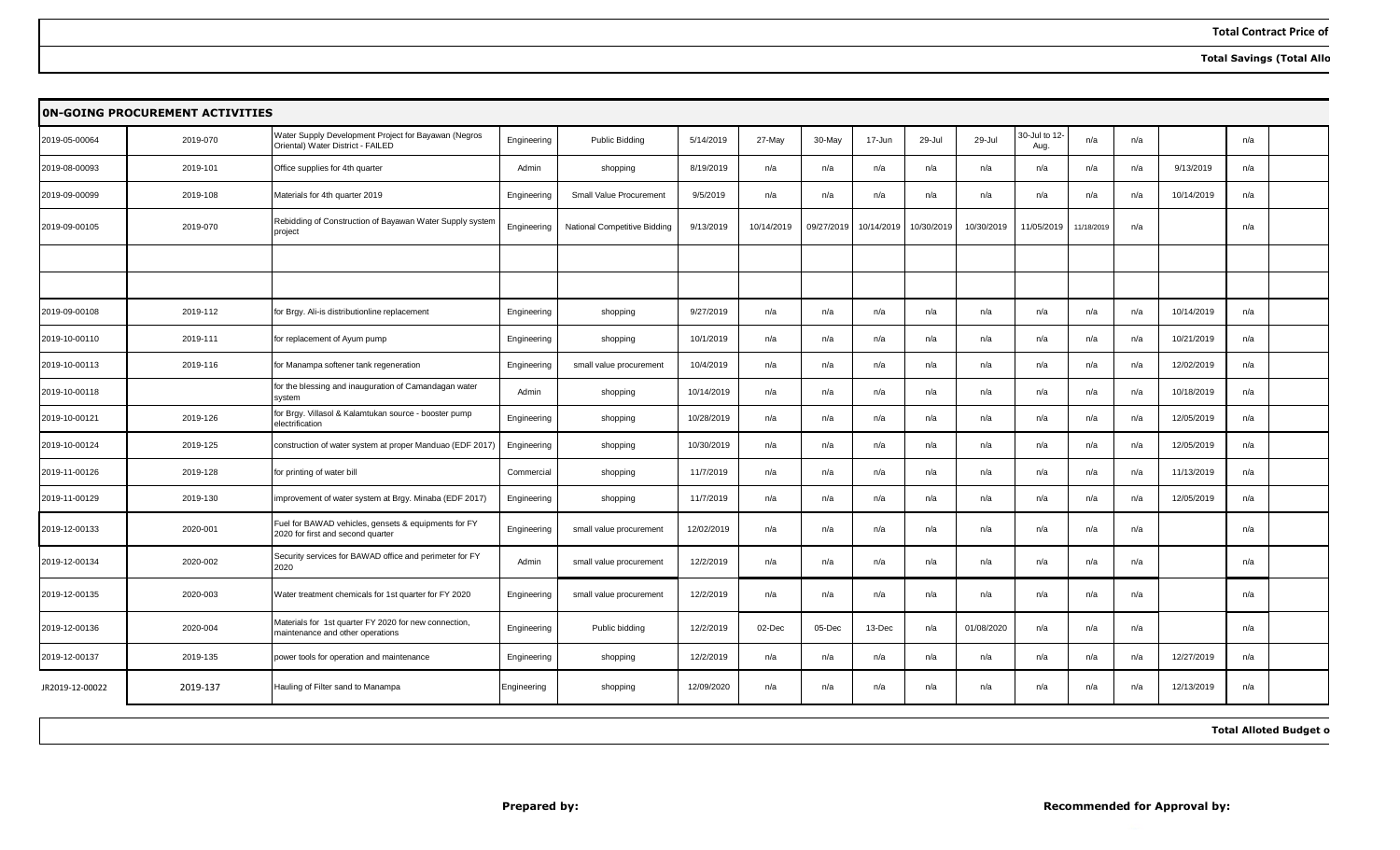



**ENGR. RENO JOHN S. TUALE**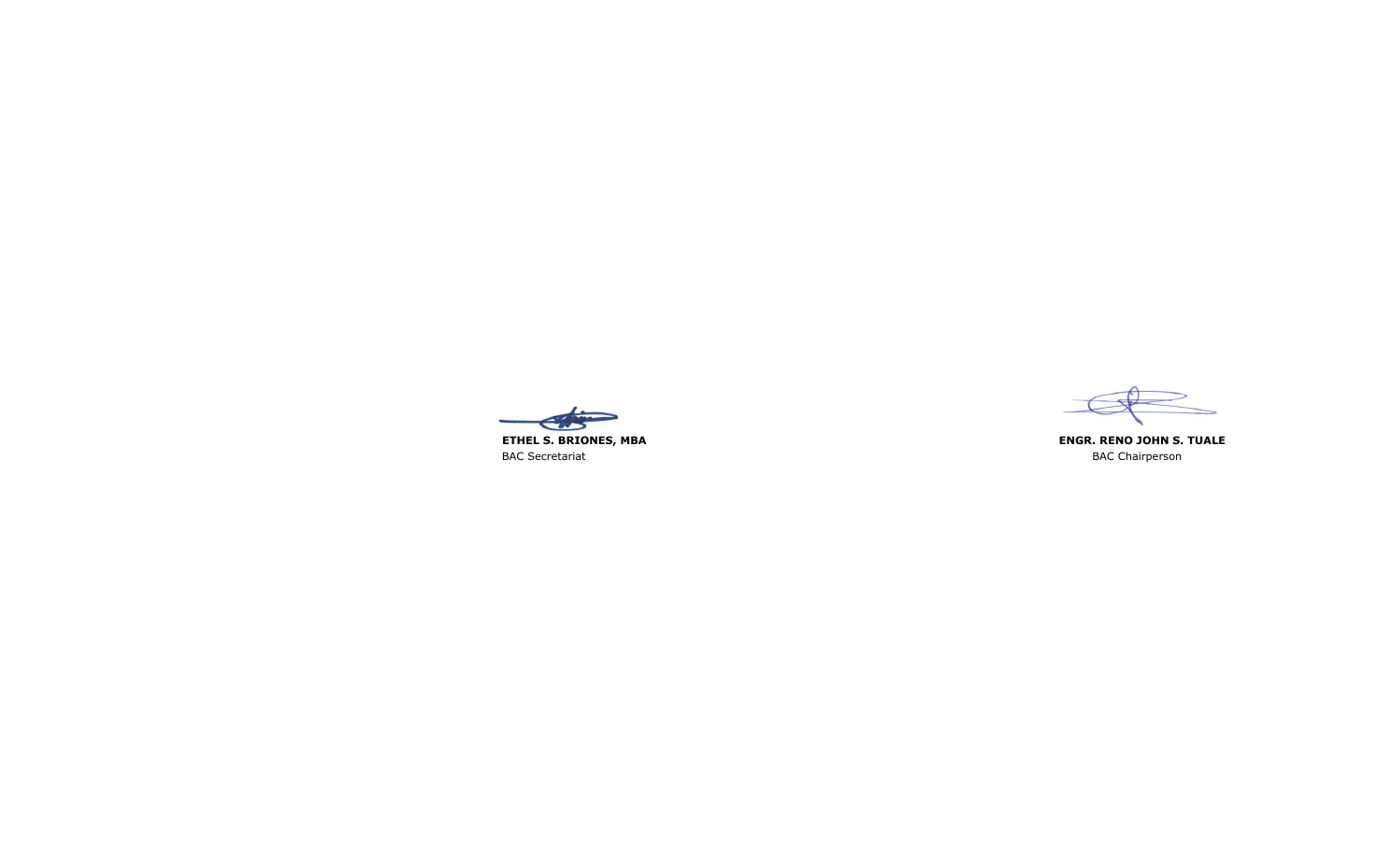|                            | <b>Source of Funds</b> |            | ABC (PhP)   |    |                              |                                                      |            | <b>Contract Cost (PhP)</b> |    | List of Invited  |                 |                      | Date of Receipt of Invitation |                          |                  |                                                           | Remarks                                    |
|----------------------------|------------------------|------------|-------------|----|------------------------------|------------------------------------------------------|------------|----------------------------|----|------------------|-----------------|----------------------|-------------------------------|--------------------------|------------------|-----------------------------------------------------------|--------------------------------------------|
| Inspection &<br>Acceptance |                        | Total      | <b>MOOE</b> | CO | <b>Purchase Order</b><br>No. | Supplier                                             | Total      | MOOE                       | CO | <b>Observers</b> | Pre-bid<br>Conf | Eligibility<br>Check | Sub/Open of<br>Bids           | Bid<br><b>Evaluation</b> | <b>Post Qual</b> | Delivery/<br>Completion/<br>Acceptance<br>(If applicable) | (Explaining<br>changes<br>from the<br>APP) |
|                            |                        |            |             |    |                              |                                                      |            |                            |    |                  |                 |                      |                               |                          |                  |                                                           |                                            |
|                            |                        |            |             |    |                              |                                                      |            |                            |    |                  |                 |                      |                               |                          |                  |                                                           |                                            |
| IAR2019-07-00181           | 2019-085               | 30,498.00  |             |    | 2019-07-00108                | Master Construction &<br><b>Electrical Supply</b>    | 59,522.00  | 59,522.00                  |    | n/a              | n/a             | n/a                  | n/a                           | n/a                      | n/a              | n/a                                                       |                                            |
| IAR2019-07-00182           | 2019-084               | 12,415.00  | 12,415.00   |    | 2019-07-00109                | Master Construcion and<br>Electrical supply          | 12,145.00  | 12,145.00                  |    | n/a              | n/a             | n/a                  | n/a                           | n/a                      | n/a              | n/a                                                       |                                            |
| IAR2019-08-00201           | 2019-087               | 16,580.00  | 16,580.00   |    | 2019-07-00107                | Santillan Merchandising                              | 6,440.00   | 6,440.00                   |    | n/a              | n/a             | n/a                  | n/a                           | n/a                      | n/a              | n/a                                                       |                                            |
| IAR2019-07-00176           | 2019-086               | 16,500.00  | 16,500.00   |    | 2019-07-00106                | Julsam's Eatery                                      | 17,500.00  | 17,500.00                  |    | n/a              | n/a             | n/a                  | n/a                           | n/a                      | n/a              | n/a                                                       |                                            |
| IAR2019-08-00195           | 2019-089               | 96,975.00  | 96,975.00   |    | 2019-07-00115                | Tinago Lumber                                        | 4,200.00   | 4,200.00                   |    | n/a              | n/a             | n/a                  | n/a                           | n/a                      | n/a              | n/a                                                       |                                            |
| IAR2019-08-00194           | 2019-089               |            |             |    | 2019-07-00114                | Hardworx Precision<br>Enterprises                    | 7,000.00   | 7,000.00                   |    | n/a              | n/a             | n/a                  | n/a                           | n/a                      | n/a              | n/a                                                       |                                            |
| IAR2019-08-00199           | 2019-089               |            |             |    | 2019-07-00113                | Master Construction and<br>Electrical Supply         | 70,244.50  | 70,244.50                  |    | n/a              | n/a             | n/a                  | n/a                           | n/a                      | n/a              | n/a                                                       |                                            |
| IAR2019-08-00193           | 2019-090               | 4,420.00   | 4,420.00    |    | 2019-07-00116                | SM Glass and Aluminum<br>Supply                      | 4,380.00   | 4,380.00                   |    | n/a              | n/a             | n/a                  | n/a                           | n/a                      | n/a              | n/a                                                       |                                            |
| IAR2019-09-00216           | 2019-092               | 57,210.00  | 57,210.00   |    | 2019-08-00125                | Hardworx Precision<br>Enterprises                    | 57,108.00  | 57,108.00                  |    | n/a              | n/a             | n/a                  | n/a                           | n/a                      | n/a              | n/a                                                       |                                            |
| IAR2019-08-00211           | 2019-091               | 438,000.00 | 438,000.00  |    | 2019-08-00124                | Chemical Research<br>Products                        | 289,375.00 | 289,375.00                 |    | n/a              | n/a             | n/a                  | n/a                           | n/a                      | n/a              | n/a                                                       |                                            |
| IAR2019-09-00221           | 2019-091               |            |             |    | 2019-08-00123                | SBS Philippines<br>Corporation                       | 140,000.00 | 140,000.00                 |    | n/a              | n/a             | n/a                  | n/a                           | n/a                      | n/a              | n/a                                                       |                                            |
| IAR2019-07-00189           | 2019-089A              | 7,000.00   | 7,000.00    |    | 2019-07-00111                | Gal'z Lechon                                         | 7,000.00   | 7,000.00                   |    | n/a              | n/a             | n/a                  | n/a                           | n/a                      | n/a              | n/a                                                       |                                            |
| IAR2019-12-00284           | 2019-094               | 13,060.00  | 13,060.00   |    | 2019-07-00117                | Gonzales Macion<br>Enterprises                       | 13,060.00  | 13,060.00                  |    | n/a              | n/a             | n/a                  | n/a                           | n/a                      | n/a              | n/a                                                       |                                            |
| IAR2019-09-00237           | 2019-093               | 262,500.00 | 262,500.00  |    | 2019-08-00126                | Flosystems Import &<br>Export, Inc.                  | 230,000.00 | 230,000.00                 |    | n/a              | n/a             | n/a                  | n/a                           | n/a                      | n/a              | n/a                                                       |                                            |
| IAR2019-09-00219           | 2019-06                | 360,000.00 | 360,000.00  |    | 2019-08-00127                | Polaris Power Engineering                            | 296,700.00 | 296,700.00                 |    | n/a              | n/a             | n/a                  | n/a                           | n/a                      | n/a              | n/a                                                       |                                            |
| IAR2019-08-00213           | 2019-095               | 20,034.00  | 20,034.00   |    | 2019-08-00119                | Yana Chemodities, Inc.                               | 18,364.00  | 18,364.00                  |    | n/a              | n/a             | n/a                  | n/a                           | n/a                      | n/a              | n/a                                                       |                                            |
| IAR2019-08-00200           | 2019-096               | 3,760.00   | 3,760.00    |    | 2019-07-00118                | Ads Edge Advertising                                 | 3,760.00   | 3,760.00                   |    | n/a              | n/a             | n/a                  | n/a                           | n/a                      | n/a              | n/a                                                       |                                            |
| IAR2019-08-00207           | 2019-097               | 20,000.00  | 20,000.00   |    | 2019-08-00120                | Masterr Construction and<br><b>Electrical Supply</b> | 19,650.00  | 19,650.00                  |    | n/a              | n/a             | n/a                  | n/a                           | n/a                      | n/a              | n/a                                                       |                                            |
| IAR2019-08-00204           | GAD / 2019-099         | 7,200.00   | 7,200.00    |    | 2019-08-00122                | New Roy's Store                                      | 3,408.00   | 3,408.00                   |    | n/a              | n/a             | n/a                  | n/a                           | n/a                      | n/a              | n/a                                                       |                                            |
| IAR2019-08-00205           | GAD / 2019-099         |            |             |    | 2019-08-00121                | Bread by Patty Corp.                                 | 3,000.00   | 3,000.00                   |    | n/a              | n/a             | n/a                  | n/a                           | n/a                      | n/a              | n/a                                                       |                                            |
| IAR2019-09-00234           | 2019-101               |            |             |    | 2019-09-00133                | Citi Print and Stationery<br>Corp.                   | 13,790.41  | 13,790.41                  |    | n/a              | n/a             | n/a                  | n/a                           | n/a                      | n/a              | n/a                                                       |                                            |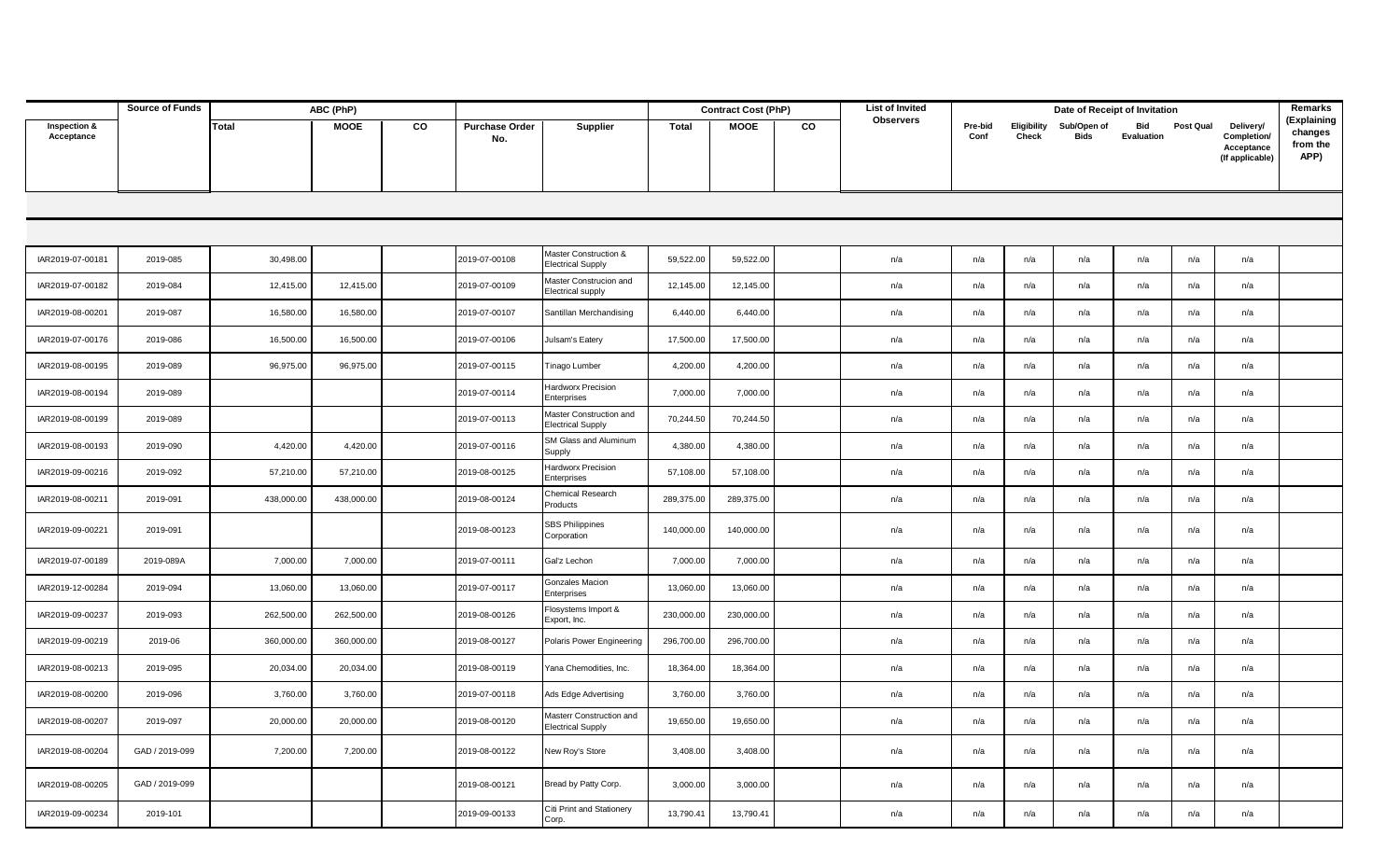| IAR2019-10-00241  | 2019-101       |            |            | 2019-09-00132 | Santillan Merchandising                               | 5,154.50  | 5,154.50  | n/a | n/a | n/a | n/a | n/a | n/a | n/a |  |
|-------------------|----------------|------------|------------|---------------|-------------------------------------------------------|-----------|-----------|-----|-----|-----|-----|-----|-----|-----|--|
| IAR2019-09-00220  | 2019-100       | 43,568.00  | 43,568.00  | 2019-08-00128 | Polaris Power Engineering                             | 40,671.82 | 40,671.82 | n/a | n/a | n/a | n/a | n/a | n/a | n/a |  |
| IAR2019-09-00231  | 2019-102       | 39,740.00  | 39,740.00  | 2019-09-00129 | Polaris Power Engineering                             | 32,126.52 | 32,126.52 | n/a | n/a | n/a | n/a | n/a | n/a | n/a |  |
| IAR2019-09-00233  | 2019-103       | 21,112.00  | 21,112.00  | 2019-09-00135 | Master Construction and<br><b>Electrical Supply</b>   | 19,860.00 | 19,860.00 | n/a | n/a | n/a | n/a | n/a | n/a | n/a |  |
| IAR2019-09-00226  | 2019-101B      | 2,050.00   | 2,050.00   | 2019-09-00130 | Julsam Bar Restaurant and<br><b>Catering Services</b> | 2,050.00  | 2,050.00  | n/a | n/a | n/a | n/a | n/a | n/a | n/a |  |
| IAR2019-09-00227  | 2019-101A      | 6,360.00   | 6,360.00   | 2019-09-00131 | Gal'z Lechon                                          | 6,360.00  | 6,360.00  | n/a | n/a | n/a | n/a | n/a | n/a | n/a |  |
| IAR2019-12-00282  | 2019-108       | 392,150.00 | 392,150.00 | 2019-10-00146 | <b>GPM Trading</b>                                    | 51,200.00 | 51,200.00 | n/a | n/a | n/a | n/a | n/a | n/a | n/a |  |
| IAR2019-10-00242  | 2019-107       | 13,500.00  | 13,500.00  | 2019-09-00138 | Hardworx Precision<br>Enterprises                     | 13,400.00 | 13,400.00 | n/a | n/a | n/a | n/a | n/a | n/a | n/a |  |
|                   |                |            |            |               |                                                       |           |           |     |     |     |     |     |     | n/a |  |
| IAR2019-10-00243  | 2019-104       | 5,100.00   | 5,100.00   | 2019-09-00136 | <b>Acts Enterprises</b>                               | 5,007.00  | 5,007.00  | n/a | n/a | n/a | n/a | n/a | n/a | n/a |  |
| IAR2019-10-00249  | 2019-105       | 53,000.00  | 53,000.00  | 2019-09-00141 | Acelogic Computer<br>Solutions                        | 52,780.00 | 52,780.00 | n/a | n/a | n/a | n/a | n/a | n/a | n/a |  |
| IAR2019-10-00247  | 2019-106       | 34,400.00  | 34,400.00  | 2019-09-00137 | New Bian Yek Commercial                               | 34,400.00 | 34,400.00 | n/a | n/a | n/a | n/a | n/a | n/a | n/a |  |
| IAR2019-10-00246  | 2019-108 / GAD | 31,100.00  | 31,100.00  | 2019-09-00139 | Ads Edge Advertising                                  | 31,100.00 | 31,100.00 | n/a | n/a | n/a | n/a | n/a | n/a | n/a |  |
| IAR2019-09-00228  | 2019-109 / GAD | 28,000.00  | 28,000.00  | 2019-09-00140 | Win's Garden Restaurant                               | 25,650.00 | 25,650.00 | n/a | n/a | n/a | n/a | n/a | n/a | n/a |  |
|                   |                |            |            |               |                                                       |           |           |     |     |     |     |     |     |     |  |
| IAR2019-10-00248  | 2019-113       | 42,800.00  | 42,800.00  | 2019-10-00142 | New Bian Yek Commercial                               | 42,800.00 | 42,800.00 | n/a | n/a | n/a | n/a | n/a | n/a | n/a |  |
| IAR2019-11-00271  | 2019-114       | 94,000.00  | 94,000.00  | 2019-10-00148 | Acelogic Computer<br>Solutions                        | 93,900.00 | 93,900.00 | n/a | n/a | n/a | n/a | n/a | n/a | n/a |  |
| IAR2019-12-00281  | 2019-115       | 15,200.00  | 15,200.00  | 2019-12-00167 | Citi Print and Stationery<br>Corp.                    | 3,152.00  | 3,152.00  | n/a | n/a | n/a | n/a | n/a | n/a | n/a |  |
| IAR2019-11-00267  | 2019-116       | 202,800.00 | 202,800.00 | 2019-11-00154 | Payalin Trading, Inc.                                 | 75,000.00 | 75,000.00 | n/a | n/a | n/a | n/a | n/a | n/a | n/a |  |
| IAR2019-10-00257  | 2019-116       | 28,000.00  | 28,000.00  | 2019-10-00144 | Master Construction &<br><b>Electrical Supply</b>     | 26,500.00 | 26,500.00 | n/a | n/a | n/a | n/a | n/a | n/a | n/a |  |
| IAR2019-10-00253  | 2019-118       | 26,400.00  | 26,400.00  | 2019-10-00151 | Acelogic Computer<br>Solutions                        | 26,390.00 | 26,390.00 | n/a | n/a | n/a | n/a | n/a | n/a | n/a |  |
| IAR2019-10-00256  | 2019-119       | 3,800.00   | 3,800.00   | 2019-10-00150 | Ogassir Corporation                                   | 3,699.75  | 3,699.75  | n/a | n/a | n/a | n/a | n/a | n/a | n/a |  |
|                   |                |            |            |               |                                                       |           |           |     |     |     |     |     |     |     |  |
| IAR-2019-11-00265 | 2019-120       | 56,500.00  | 56,500.00  | 2019-11-00156 | GPM Trading &<br><b>Engineering Services</b>          | 56,000.00 | 56,000.00 | n/a | n/a | n/a | n/a | n/a | n/a | n/a |  |
| IAR2019-11-00273  | 2019-122       | 3,400.00   | 3,400.00   | 2019-11-00157 | MG Machinery Supply                                   | 3,000.00  | 3,000.00  | n/a | n/a | n/a | n/a | n/a | n/a | n/a |  |
|                   |                |            |            |               |                                                       |           |           |     |     |     |     |     |     |     |  |
| IAR2019-10-00259  | 2019-123       | 12,500.00  | 12,500.00  | 2019-10-00153 | Julsam Bar Restaurant and<br><b>Catering Services</b> | 12,450.00 | 12,450.00 | n/a | n/a | n/a | n/a | n/a | n/a | n/a |  |
| IAR2019-10-00258  | 2019-115A      | 18,525.00  | 18,525.00  | 2019-10-00152 | Julsam Bar Restaurant and<br><b>Catering Services</b> | 18,525.00 | 18,525.00 | n/a | n/a | n/a | n/a | n/a | n/a | n/a |  |
| IAR2019-12-00280  | 2019-127       | 16,000.00  | 16,000.00  | 2019-11-00160 | Acelogic Computer<br>Solutions                        | 15,980.00 | 15,980.00 | n/a | n/a | n/a | n/a | n/a | n/a | n/a |  |
| IAR2019-11-00272  | 2019-129       | 12,500.00  | 112,500.00 | 2019-11-00158 | Julsam Bar Restaurant &<br><b>Catering Services</b>   | 12,500.00 | 12,500.00 | n/a | n/a | n/a | n/a | n/a | n/a | n/a |  |
| IAR2019-11-00277  | 2019-131       | 22,000.00  | 22,000.00  | 2019-11-00164 | BCC Food Shop                                         | 22,000.00 | 22,000.00 | n/a | n/a | n/a | n/a | n/a | n/a | n/a |  |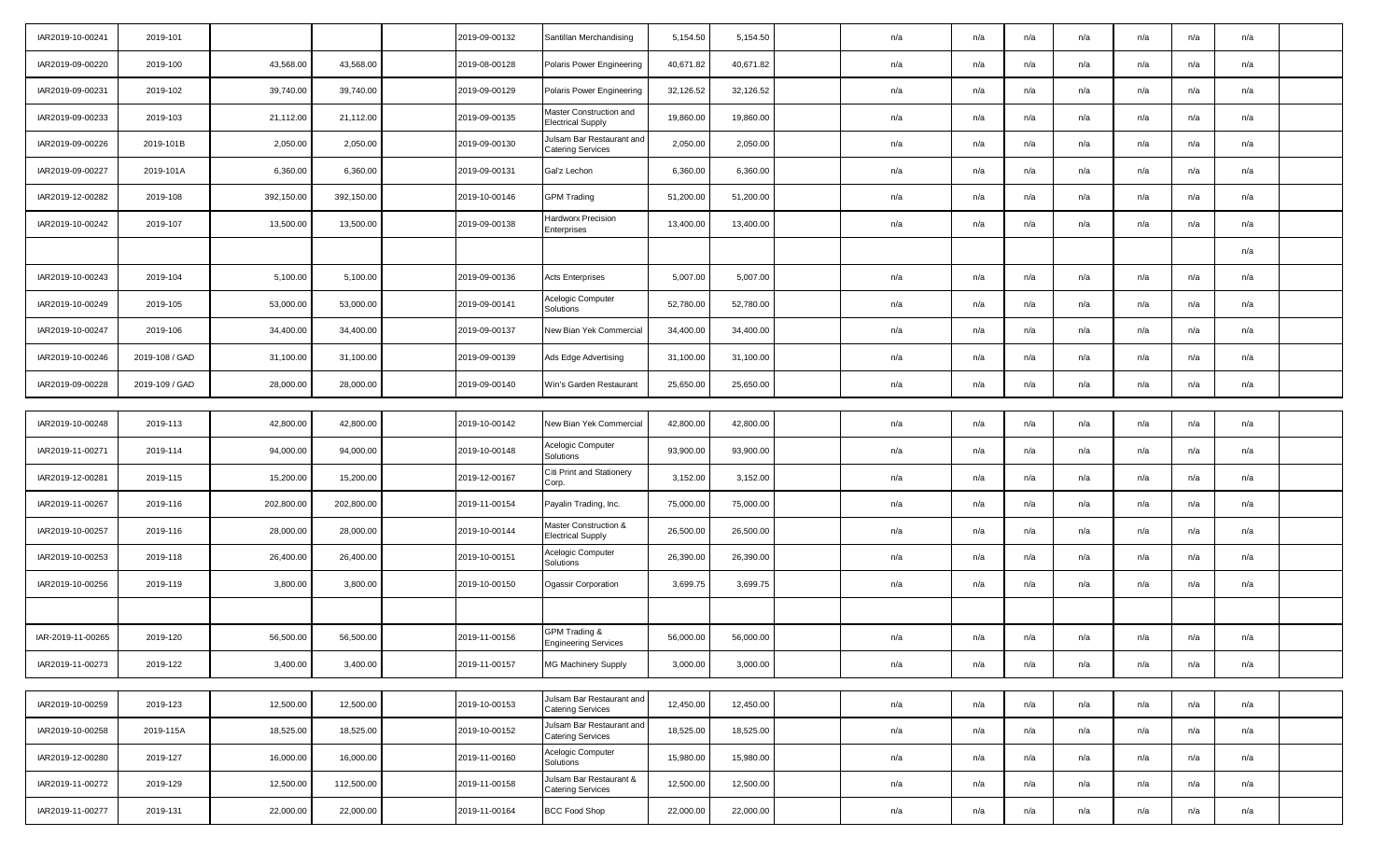| IAR2019-11-00276 | 2019-134                                           | 4,290.00   | 4,290.00  |  | 2019-11-00165              | Aljean Digital Printing                   | 4,290.00   | 4,290.00  |            | n/a | n/a | n/a | n/a | n/a | n/a | n/a       |  |
|------------------|----------------------------------------------------|------------|-----------|--|----------------------------|-------------------------------------------|------------|-----------|------------|-----|-----|-----|-----|-----|-----|-----------|--|
| IAR2019-11-00278 | 2019-132                                           | 16,500.00  | 16,500.00 |  | 2019-11-00166              | Limuel Galon                              |            |           |            | n/a | n/a | n/a | n/a | n/a | n/a | n/a       |  |
| IAR2019-12-00291 | 2019-135                                           | 49,000.00  | 49,000.00 |  | 2019-12-00168              | Julsam Bar Restaurant                     | 49,000.00  | 49,000.00 |            | n/a | n/a | n/a | n/a | n/a | n/a | n/a       |  |
| IAR2019-12-00292 | 2019-136                                           | 2,400.00   | 2,400.00  |  | 2019-12-00169              | Aljean Digital Printing                   | 2,400.00   | 2,400.00  |            | n/a | n/a | n/a | n/a | n/a | n/a | n/a       |  |
|                  |                                                    |            |           |  |                            |                                           |            |           |            |     |     |     |     |     |     |           |  |
|                  |                                                    |            |           |  |                            |                                           |            |           |            |     |     |     |     |     |     |           |  |
| IAR2019-01-00004 | 2019-0151                                          | 26,500.00  | 26,500.00 |  | JO2019-01-00002            | Allen M. Lowe                             | 26,500.00  | 26,500.00 |            | n/a | n/a | n/a | n/a | n/a | n/a | n/a       |  |
| IAR2019-01-00293 | 2019-019                                           | 11,080.00  | 11,080.00 |  | JO2019-01-00003            | Avescor Motors of Bacolod,<br>Inc.        | 11,080.00  | 11,080.00 |            | n/a | n/a | n/a | n/a | n/a | n/a |           |  |
| IAR2019-02-00038 | 2019-025                                           | 13,000.00  | 13,000.00 |  | JO2019-02-00006            | Autobahn Negros Isle, Inc.                | 12,648.80  | 12,648.80 |            | n/a | n/a | n/a | n/a | n/a | n/a | n/a       |  |
| IAR2019-01-00029 | 5-02-13-030-05                                     | 9,700.00   | 9,700.00  |  | JO2019-01-00005            | JJ Eneterprises                           | 9,624.00   | 9,624.00  |            | n/a | n/a | n/a | n/a | n/a | n/a | n/a       |  |
| IAR2019-02-00048 | 2019-034                                           | 49,500.00  | 49,500.00 |  | JO2019-02-00007            | Toyota Mandaue North<br>Cebu              | 49,471.14  | 49,471.14 |            | n/a | n/a | n/a | n/a | n/a | n/a | n/a       |  |
| IAR2019-03-00073 | 209-038/814                                        | 4,155.00   | 4,155.00  |  | JO2019-03-00008            | JJ Eneterprises                           | 4,155.00   | 4,155.00  |            | n/a | n/a | n/a | n/a | n/a | n/a | n/a       |  |
| IAR2019-03-00078 | 2049-048/5-02-130-60                               | 25,650.00  | 25,650.00 |  | JO2019-03-00009            | Fast Autoworld Philippines                | 25,643.49  | 25,643.49 |            | n/a | n/a | n/a | n/a | n/a | n/a | n/a       |  |
| IAR2019-03-00081 | 2019-050/50213060                                  | 14,900.00  | 14,900.00 |  | JO2019-03-00010            | Autobahn Negros Isle, Inc.                | 14,800.00  | 14,800.00 |            | n/a | n/a | n/a | n/a | n/a | n/a | n/a       |  |
| IAR2019-04-00294 | 2019-057                                           | 26,700.00  | 26,700.00 |  | JO2019-04-00011            | Toyota Mandaue South,<br>Cebu             | 26,670.12  | 26,670.12 |            | n/a | n/a | n/a | n/a | n/a | n/a |           |  |
| IAR2019-05-00113 | 2019-061                                           | 20,400.00  | 20,400.00 |  | JO2019-04-00012            | Fast Autoworld Philippines<br>Corporation | 20,358.10  | 20,358.00 |            | n/a | n/a | n/a | n/a | n/a | n/a | 4/24/2019 |  |
| IAR2019-05-00134 | 2019-071                                           | 14,000.0   | 14,000.00 |  | JO2019-05-00013            | <b>BEES UPHOLSTERY</b>                    | 13,475.00  | 13,475.00 |            | n/a | n/a | n/a | n/a | n/a | n/a | n/a       |  |
| IAR2019-06-00154 | 2019-073                                           | 52,880.00  | 52,880.00 |  | JO2019-05-00014            | Fast Autoworld Philippines                | 52,879.40  | 52,879.40 |            | n/a | n/a | n/a | n/a | n/a | n/a |           |  |
| IAR2019-07-00167 | 2019-074                                           | 505,705.84 |           |  | 505,705.84 JO2019-06-00015 | GPM Trading &<br>Engineering              | 505,705.84 |           | 505,705.84 | n/a | n/a | n/a | n/a | n/a | n/a |           |  |
| IAR2019-06-00153 | 2019-077                                           | 2,700.00   | 2,700.00  |  | JO2019-06-00016            | Baandoquillo's Motor Parts                | 2,675.00   | 2,675.00  |            | n/a | n/a | n/a | n/a | n/a | n/a | n/a       |  |
| IAR2019-07-00175 | 2019-088                                           | 9,720.00   | 9,720.00  |  | JO2019-07-00017            | Autobahn Negros Isle, Inc.                | 9,718.24   | 9,718.24  |            | n/a | n/a | n/a | n/a | n/a | n/a | n/a       |  |
| IAR2019-08-00214 | 2019-098                                           | 6,400.00   | 6,400.00  |  | JO2019-08-00019            | J Enterprises                             | 8,164.00   | 8,164.00  |            | n/a | n/a | n/a | n/a | n/a | n/a | n/a       |  |
| IAR2019-00254    | 2019-117                                           | 72,000.00  | 72,000.00 |  | JO2019-10-00020            | Toyota Negros Occidental<br>Service       | 71,981.78  | 71,981.78 |            | n/a | n/a | n/a | n/a | n/a | n/a | n/a       |  |
| IAR2019-11-00263 | 2019-121                                           | 2,619.00   | 2,619.00  |  | JO2019-10-00022            | JJ Enterprises                            | 2,469.00   | 2,469.00  |            | n/a | n/a | n/a | n/a | n/a | n/a | n/a       |  |
| IAR2019-11-00264 | 2019-124                                           | 5,200.00   | 5,200.00  |  | JO2019-10-00020            | <b>RAC Services</b>                       | 5,200.00   | 5,200.00  |            | n/a | n/a | n/a | n/a | n/a | n/a | n/a       |  |
| IAR2019-12-00290 | 2019-132                                           | 30,765.00  | 30,765.00 |  | JO2019-12-00023            | Autobahn Negros Isle, Inc.                | 30,765.00  | 30,765.00 |            | n/a | n/a | n/a | n/a | n/a | n/a | n/a       |  |
|                  | d Budget of Procurement Activities<br>3,566,421.84 |            |           |  |                            |                                           |            |           |            |     |     |     |     |     |     |           |  |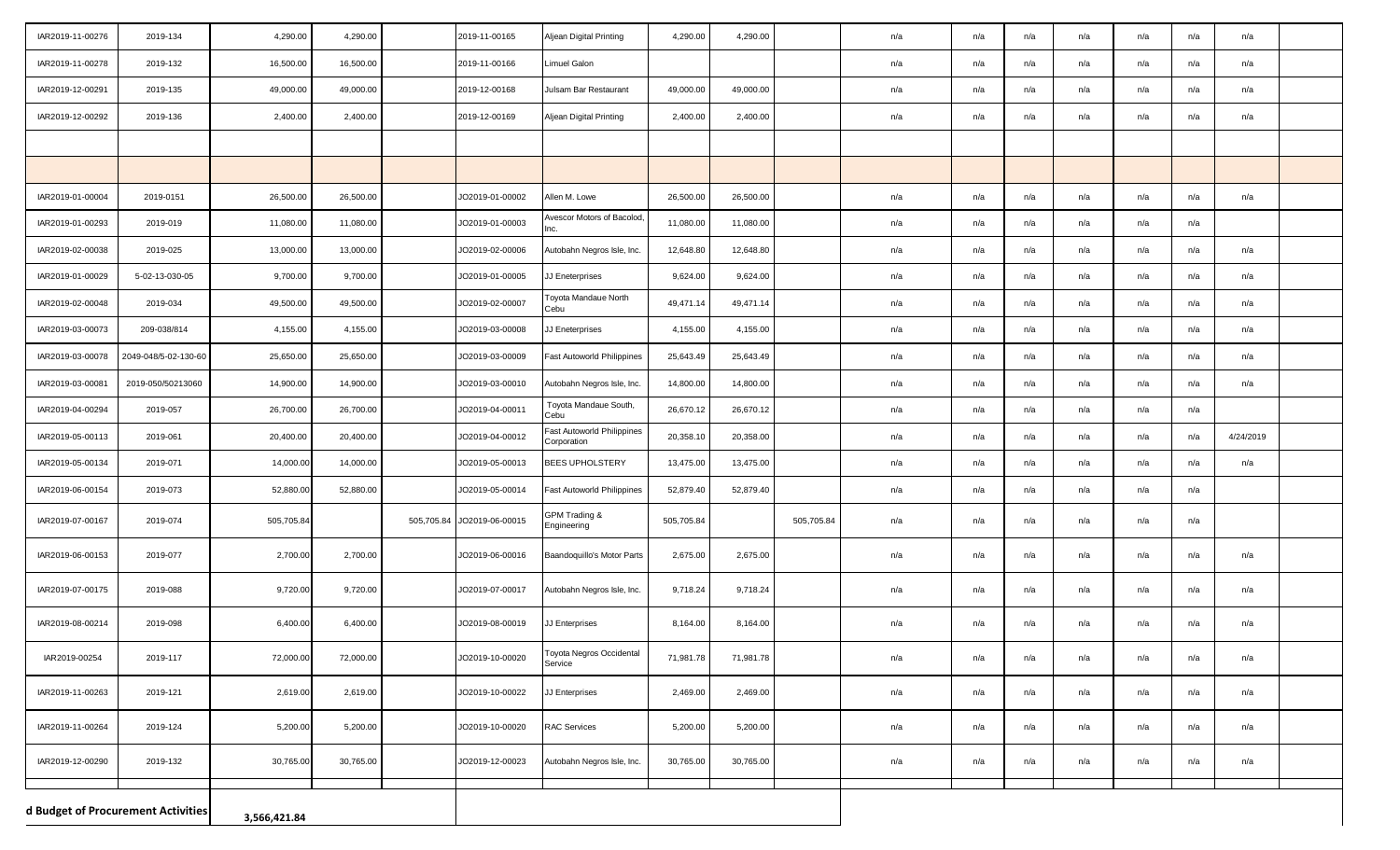| <b>Procurement Actitvites Conducted  </b> | 2.967.977.41 |
|-------------------------------------------|--------------|
| ted Budget - Total Contract Price)        | 598.444.43   |

| 2019-070                          | $\sim$        |            | $\sim$ |                 |                                              |            |            | Charles Peter Saunders<br>R.C. of Tolong   | 31-May     | 04-Jul | 04-Jul     | n/a | n/a | n/a | Failed                                      |
|-----------------------------------|---------------|------------|--------|-----------------|----------------------------------------------|------------|------------|--------------------------------------------|------------|--------|------------|-----|-----|-----|---------------------------------------------|
| 2019-101                          | 27,719.00     | 27,719.00  |        | 2019-09-00134   | Algorithm Computer<br>Services               | 300.00     | 300.00     | n/a                                        | n/a        | n/a    | n/a        | n/a | n/a | n/a |                                             |
|                                   |               |            |        | 2019-10-00145   | Jump Engineering Sevices                     | 305,580.00 | 305,580.00 | n/a                                        | n/a        | n/a    | n/a        | n/a | n/a | n/a |                                             |
| 2019-070                          | 87,200,000.00 |            |        |                 |                                              |            |            | Charles Peter Saunders -<br>R.C. of Tolong | 09/24/2019 | n/a    | 09/24/2019 | n/a | n/a | n/a | Waiting of ADB<br>letter of no<br>objection |
|                                   |               |            |        |                 |                                              |            |            | Kristine Gerian - Ibayaw<br>Jaycee         | 09/23/2019 | n/a    | 09/23/2019 | n/a | n/a | n/a |                                             |
|                                   |               |            |        |                 |                                              |            |            | Commission on Audit                        | 09/23/2019 | n/a    | 09/23/2019 | n/a | n/a | n/a |                                             |
| 2019-112                          | 17,600.00     | 17,600.00  |        | 2019-10-00143   | GPM Trading &<br><b>Engineering Services</b> | 17,580.00  | 17,580.00  | n/a                                        | n/a        | n/a    | n/a        | n/a | n/a | n/a |                                             |
| 2019-111                          | 72,000.00     | 72,000.00  |        | 2019-10-00147   | Polaris Power Engineering                    | 70,000.00  | 70,000.00  | n/a                                        | n/a        | n/a    | n/a        | n/a | n/a | n/a |                                             |
| 2019-116                          | 202,800.00    | 202,800.00 |        | 2019-11-00155   | Chemical Research<br>Products Industrial     | 109,782.00 | 109,782.00 | n/a                                        | n/a        | n/a    | n/a        | n/a | n/a | n/a |                                             |
|                                   | 12,500.00     | 12,500.00  |        | 2019-10-00149   | Limwel Galon                                 | 12,500.00  | 12,500.00  | n/a                                        | n/a        | n/a    | n/a        | n/a | n/a | n/a |                                             |
| 2019-126                          | 17,880.00     | 17,880.00  |        | 2019-11-00159   | Polaris Power Engineering                    | 17,420.00  | 17,420.00  | n/a                                        | n/a        | n/a    | n/a        | n/a | n/a | n/a |                                             |
| 2019-125                          | 18,000.00     | 18,000.00  |        | 2019-11-00162   | Polaris Power Engineering                    | 23,100.00  | 23,100.00  | n/a                                        | n/a        | n/a    | n/a        | n/a | n/a | n/a |                                             |
| 2019-128                          | 7,800.00      | 7,800.00   |        | 2019-11-00161   | Citi Print & Stationery<br>Corporation       | 7,800.00   | 7,800.00   | n/a                                        | n/a        | n/a    | n/a        | n/a | n/a | n/a |                                             |
| 2019-130                          | 1,500.00      | 1,500.00   |        | 2019-11-00163   | Polaris Power Engineering                    | 1,925.00   | 1,925.00   | n/a                                        | n/a        | n/a    | n/a        | n/a | n/a | n/a |                                             |
| 2020-001                          | 746,500.00    | 746,500.00 |        |                 |                                              |            |            | n/a                                        | n/a        | n/a    | n/a        | n/a | n/a | n/a |                                             |
| 2020-002                          | 280,000.00    | 280,000.00 |        | 2019-12-00170   | Shadow & Tail Security<br>Services           | 277,428.00 | 277,428.00 | n/a                                        | n/a        | n/a    | n/a        | n/a | n/a | n/a |                                             |
| 2020-003                          | 448,350.00    |            |        |                 |                                              |            |            | n/a                                        | n/a        | n/a    | n/a        | n/a | n/a | n/a |                                             |
| 2020-004                          | 1,114,355.00  |            |        |                 |                                              |            |            | COA, Ibayaw Jaycee, Rotary<br>Club         | 05-Dec     | 05-Dec | 05-Dec     | n/a | n/a | n/a | Postpone to<br>January 8,<br>2020           |
| 2019-135                          | 60,000.00     | 60,000.00  |        | 2019-12-00171   | Karl Gelson Industrial Sales<br>Corporation  | 22,100.00  | 22,100.00  | n/a                                        | n/a        | n/a    | n/a        | n/a | n/a | n/a |                                             |
| 2019-137                          | 49,000.00     | 49,000.00  |        | JO2019-12-00024 | Roens Trading                                | 49,000.00  | 49,000.00  | n/a                                        | n/a        | n/a    | n/a        | n/a | n/a | n/a |                                             |
|                                   |               |            |        |                 |                                              |            |            |                                            |            |        |            |     |     |     |                                             |
| f On-going Procurement Activities | 90,276,004.00 |            |        |                 |                                              |            |            |                                            |            |        |            |     |     |     |                                             |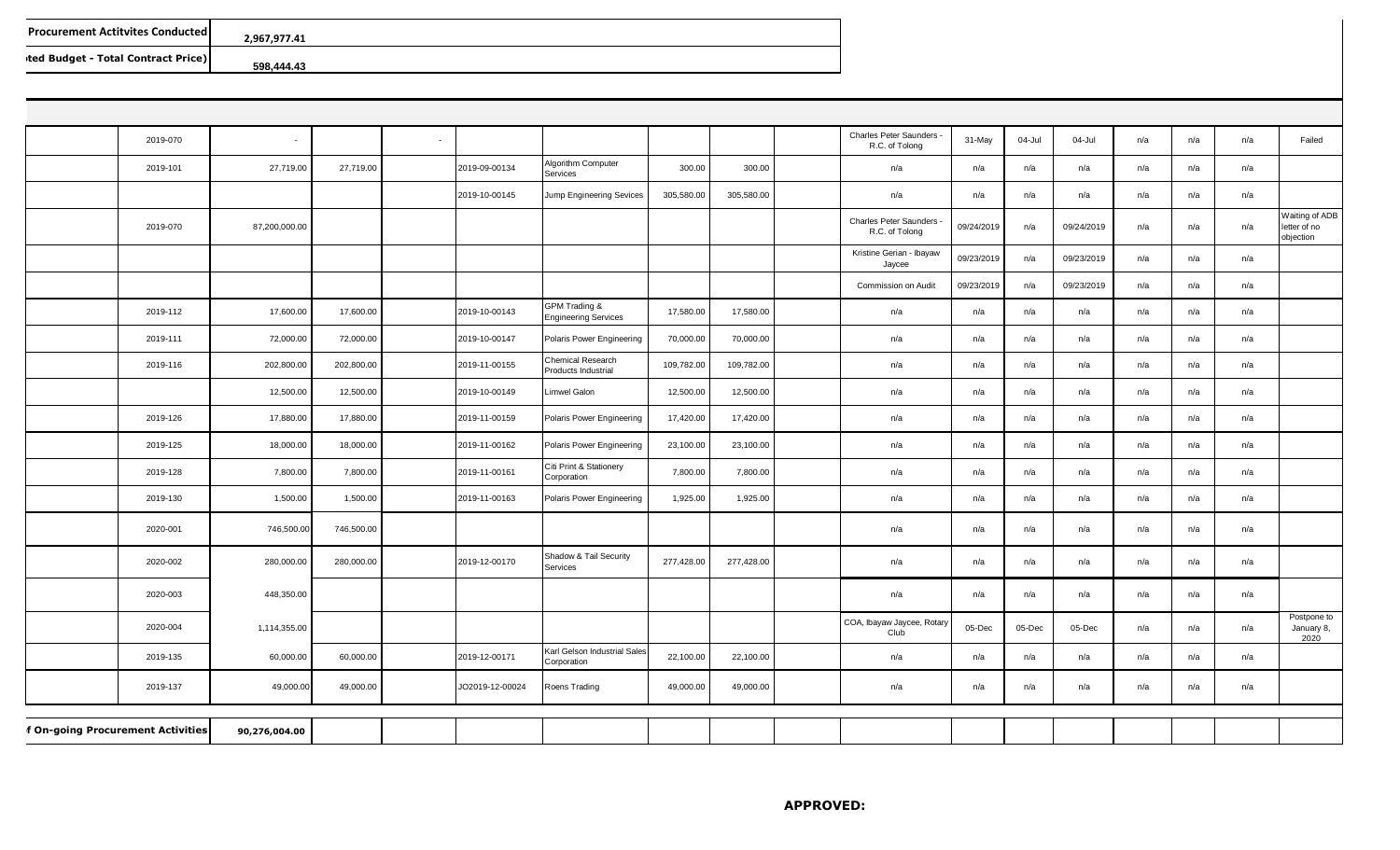**ALMA L. ABRASALDO** Head of the Procuring Entity